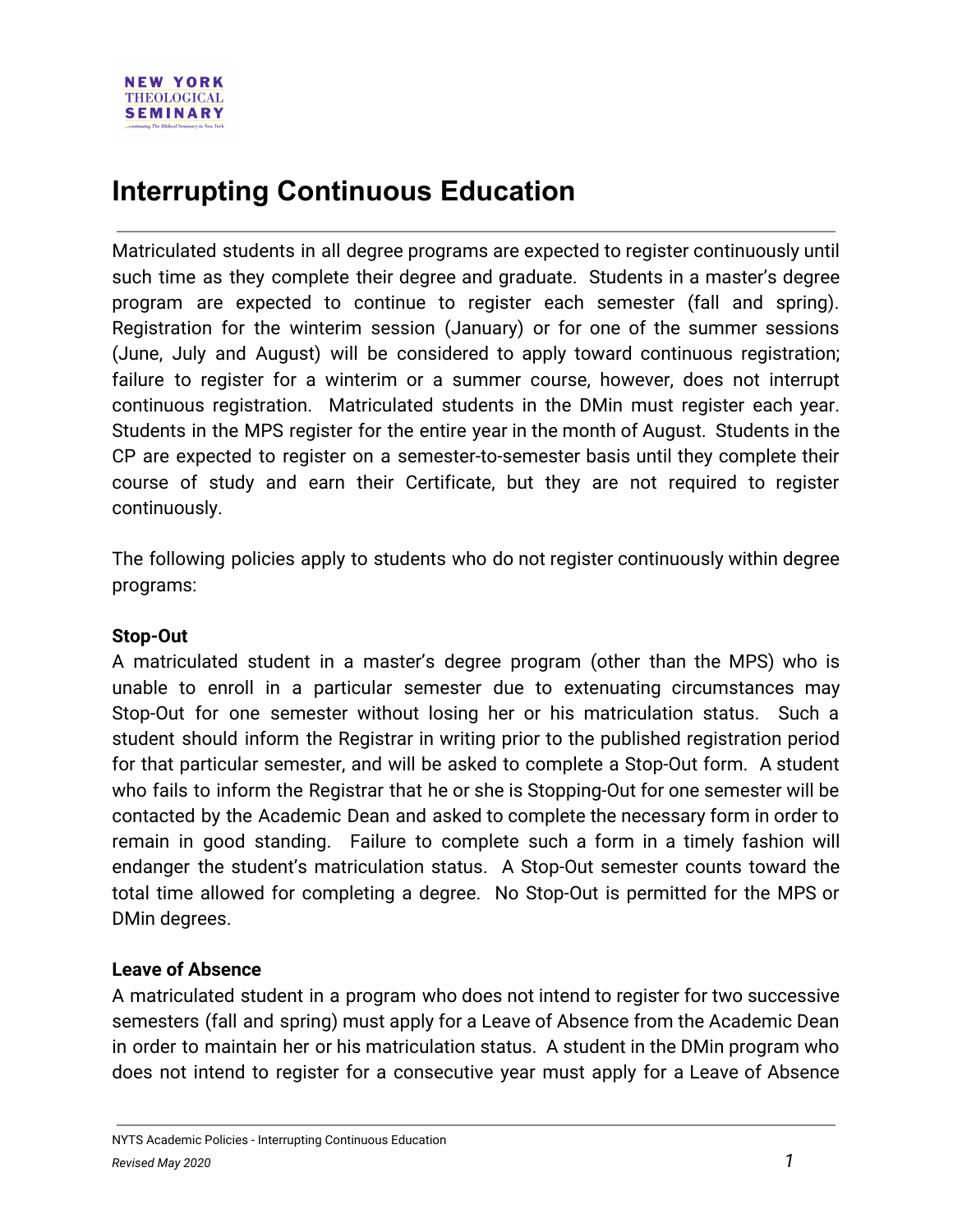from the Director of the Doctor of Ministry in order to maintain his or her matriculation status. Any student who fails to register for a third consecutive session in a master's degree program, or for a consecutive year in the DMin program will be contacted by the Seminary and asked to formally apply for a Leave of Absence. No Leave of Absence is permitted for the MPS program.

Any student requesting a Leave of Absence will be asked to provide a reason, and the time at which he or she expects to return to the degree program. Should a student need further time, a subsequent Leave of Absence may be granted by the Dean or Director. Any student who does not register for two consecutive semesters (fall and spring) in a master's degree program or for a consecutive year in the DMin, and who does not submit a Leave of Absence request or is not granted a Leave of Absence will lose her or his matriculation status. Any student who passes the identified time granted for her or his Leave of Absence without being granted a subsequent Leave will also lose his or her matriculation status. Such a student must apply for readmission to the degree program in order to continue.

A student cannot apply for a Leave of Absence in a master's degree program for a semester in which she or he is currently registered; or in the DMin for a year in which he or she is currently registered. A Leave of Absence can only be approved for a semester or year that has not yet begun. A Leave of Absence will not count toward the maximum time allowed for completing a degree (see below).

## **Withdrawal**

Any student in a master's degree program who begins a semester and then seeks to withdraw from one or more courses must apply to the Registrar for a formal Withdrawal in order to be eligible to receive any refund in tuition that is due (see schedule for refund below). Students who withdraw from a course within the designated Add/Drop period will not have that course appear on a transcript. Students who withdraw following the Add/Drop period will receive a W on their transcript and will be required to pay for the course in full to register for it again in the future.

Any student who fails to notify the Registrar in writing of their intention to withdraw from one or more courses within the allocated time frame will be held responsible for all tuition that is due for the course or courses. Students who stop attending classes or otherwise participating in a course and who fail to inform the Registrar that they seek to